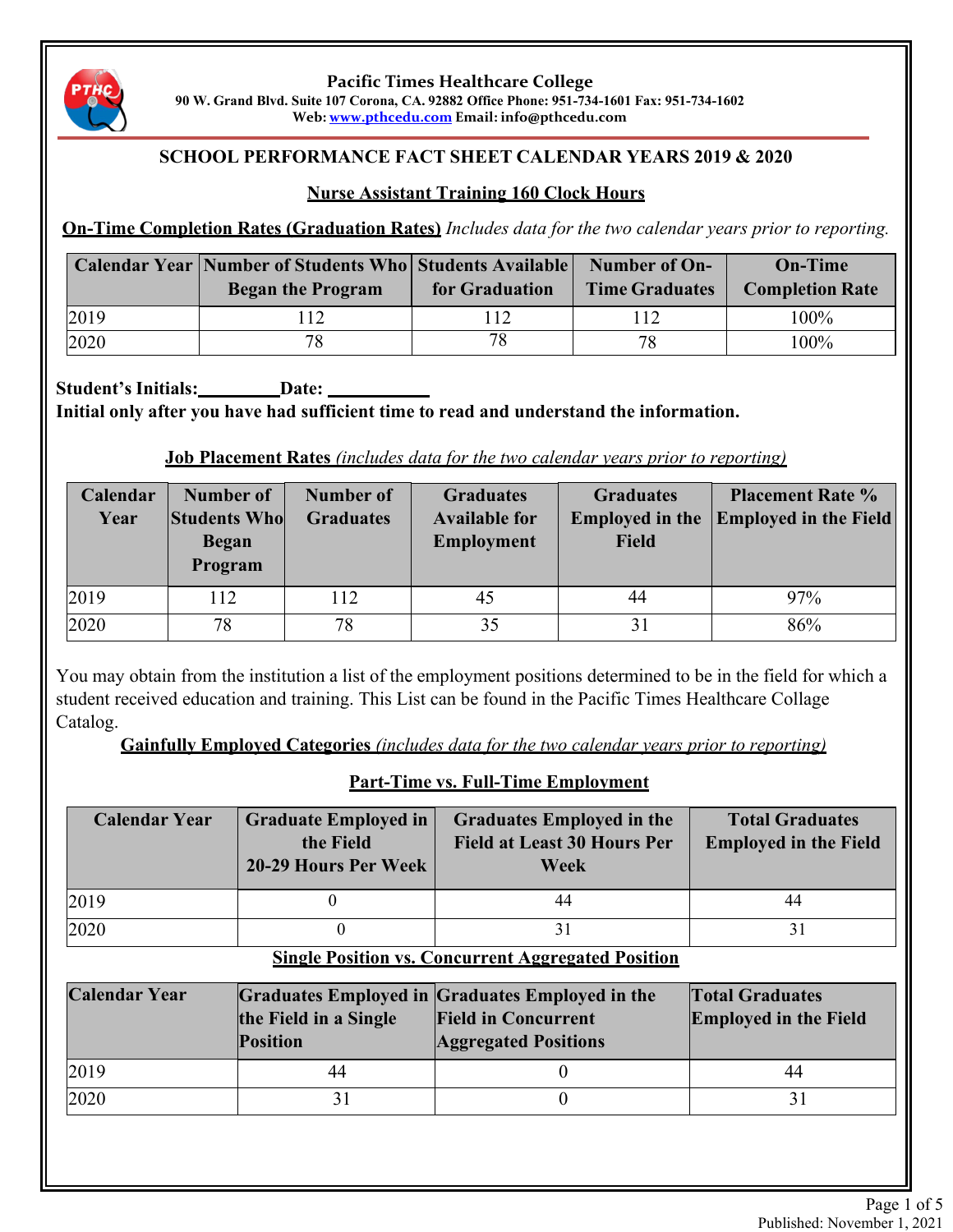

## **Pacific Times Healthcare College**

**90 W. Grand Blvd. Suite 107 Corona, CA. 92882 Office Phone: 951-734-1601 Fax: 951-734-1602 Web: www.pthcedu.com Email: info@pthcedu.com**

### **Self-Employed / Freelance Positions**

|      | Calendar Year Graduates Employed who are Self- Employed or Working<br>Freelance | <b>Total Graduates</b><br><b>Employed in the Field</b> |  |
|------|---------------------------------------------------------------------------------|--------------------------------------------------------|--|
| 2019 |                                                                                 | 44                                                     |  |
| 2020 |                                                                                 |                                                        |  |

## **Institutional Employment**

| <b>Calendar Year</b> | Graduates Employed in the Field who are Employed by the Total Graduates<br>Institution, an Employer Owned by the Institution, or an<br>Employer who Shares Ownership with the Institution. | <b>Employed in the Field</b> |  |
|----------------------|--------------------------------------------------------------------------------------------------------------------------------------------------------------------------------------------|------------------------------|--|
| 2019                 |                                                                                                                                                                                            | 44                           |  |
| 2020                 |                                                                                                                                                                                            |                              |  |

**Student's Initials:** Date:

**Initial only after you have had sufficient time to read and understand the information.**

**License Examination Passage Rates** *(includes data for the two calendar years prior to reporting)*

| <b>Calendar Year</b> Number of | <b>Graduates in</b><br><b>Calendar Year</b> | Number of<br><b>Graduates Taking Passed First</b><br>Exam | Number Who<br>Available Exam | Number Who<br><b>Failed First</b><br><b>Available Exam</b> | Passage<br>Rate |
|--------------------------------|---------------------------------------------|-----------------------------------------------------------|------------------------------|------------------------------------------------------------|-----------------|
| 2019                           | 112                                         | 112                                                       | 110                          |                                                            | 98%             |
| 2020                           | 78                                          | 63                                                        | 61                           |                                                            | 97%             |

**Student's Initials:** Date: \_\_\_\_\_ **Initial only after you have had sufficient time to read and understand the information.**

**Salary and Wage Information** *(includes data for the two calendar years prior to reporting)*

**Annual salary and wages reported for graduates employed in the field.**

| Calendar<br>Year | <b>Graduates Available Graduates</b><br>for Employment | <b>Employed in</b><br>Field | \$35,000 | <b>\$40,000</b> | \$45,000 | \$25,001 - \$35,001 - \$40,001 - \$45,001 - No Salary<br>\$50,000 Information<br><b>Reported</b> |
|------------------|--------------------------------------------------------|-----------------------------|----------|-----------------|----------|--------------------------------------------------------------------------------------------------|
| 2019             |                                                        | 44                          | 40       |                 |          |                                                                                                  |
| 2020             |                                                        |                             | 29       |                 |          |                                                                                                  |

A list of sources used to substantiate salary disclosures is available from the school. Please ask an institutional representative where to view this list.

**Student's Initials:** Date: Date: **Initial only after you have had sufficient time to read and understand the information.**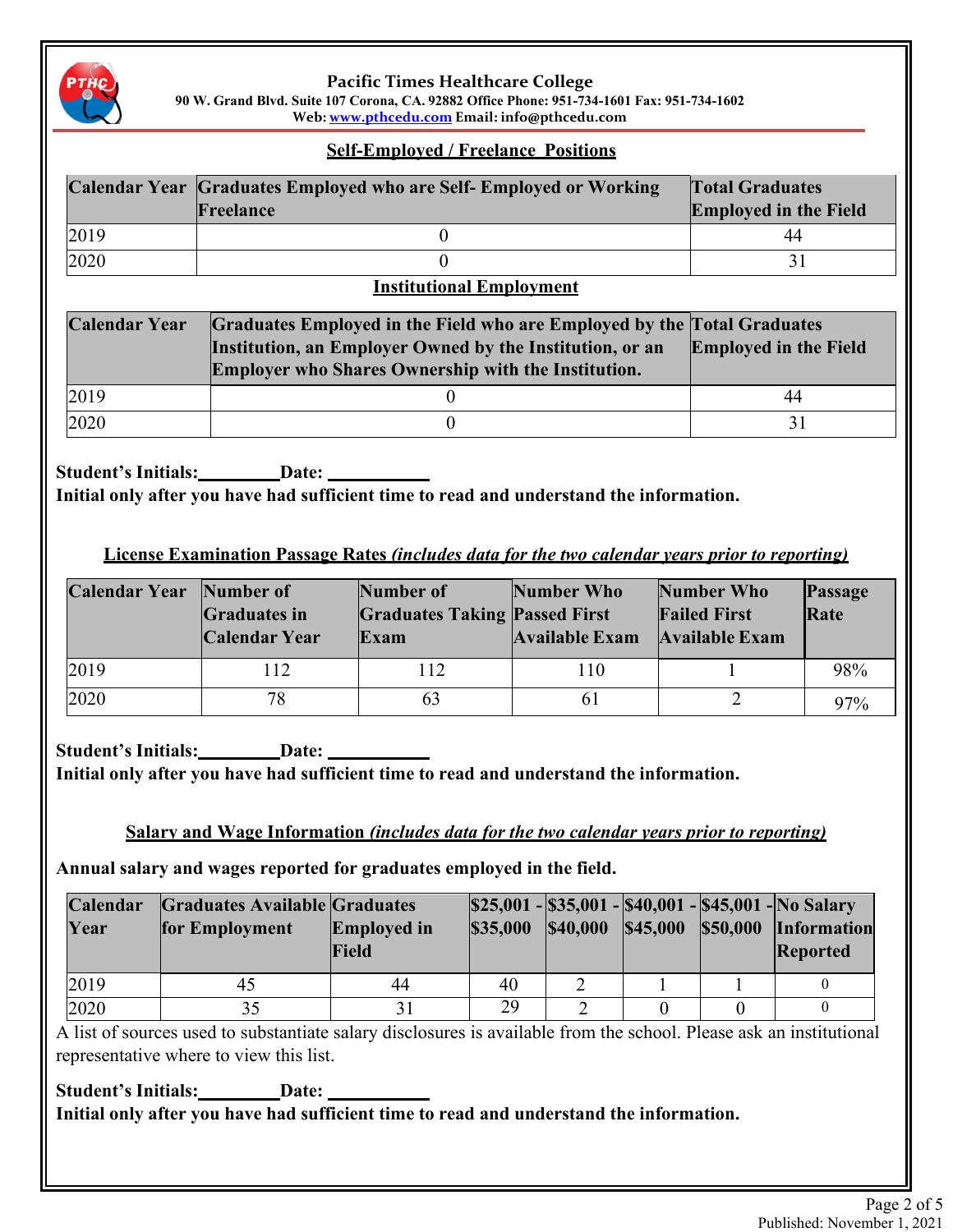

**Pacific Times Healthcare College**

**90 W. Grand Blvd. Suite 107 Corona, CA. 92882 Office Phone: 951-734-1601 Fax: 951-734-1602**

**Web: www.pthcedu.com Email: info@pthcedu.com**

# **COST OF EDUCATIONAL PROGRAM**

Total charges for the program for students completing on-time in 2018-2019: \$2,475.00. Additional charges may be incurred if the program is not completed on-time.

**Student's Initials:** Date: **Initial only after you have had sufficient time to read and understand the information.**

# **Federal Student Loan Debt**

Students at Pacific Times Healthcare College are not eligible for federal student loans. This institution does not meet the U.S. Department of Education criteria that would allow its students to participate in federal student aid programs.

**Student's Initials:** Date: \_ **Initial only after you have had sufficient time to read and understand the information.**

This fact sheet is filed with the Bureau for Private Postsecondary Education. Regardless of any information you may have relating to completion rates, placement rates, starting salaries, or license exam passage rates, this fact sheet contains the information as calculated pursuant to state law.

Any questions a student may have regarding this fact sheet that have not been satisfactorily answered by the institution may be directed to the Bureau for Private Postsecondary Education at 2535 Capitol Oaks Drive, Suite 400, Sacramento, CA 95833, www.bppe.ca.gov, toll-free telephone number (888) 370-7589 or by fax (916) 263-1897.

Student Name - Print

Student Signature Date

School Official Date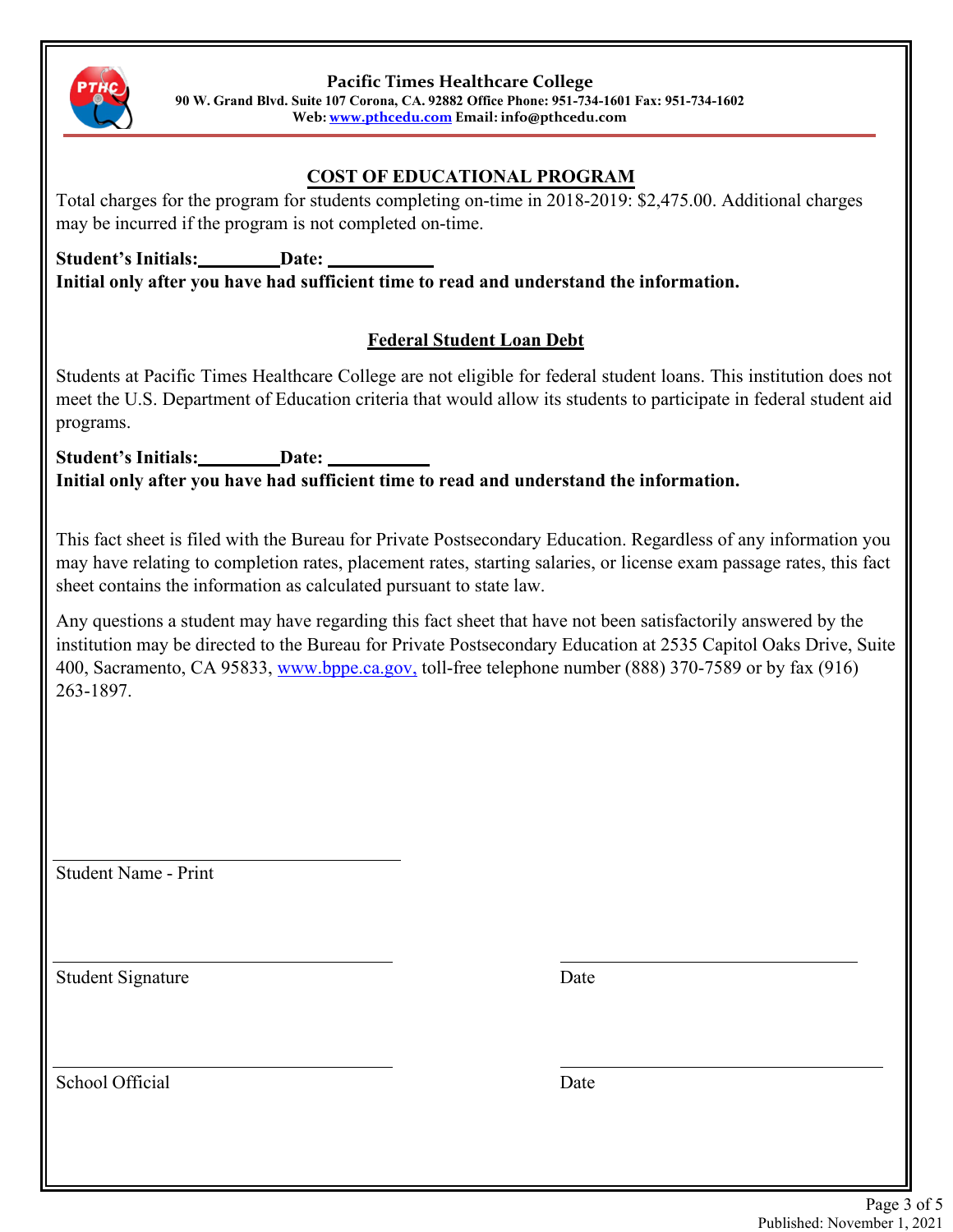

#### **Pacific Times Healthcare College 90 W. Grand Blvd. Suite 107 Corona, CA. 92882 Office Phone: 951-734-1601 Fax: 951-734-1602 Web: www.pthcedu.com Email: info@pthcedu.com**

# **Definitions**

- "Number of Students Who Began the Program" means the number of students who began a program who were scheduled to complete the program within 100% of the published program length within the reporting calendar year and excludes all students who cancelled during the cancellation period.
- "Students Available for Graduation" is the number of students who began the program minus the number of students who have died, been incarcerated, or been called to active military duty.
- "Number of On-time Graduates" is the number of students who completed the program within 100% of the published program length within the reporting calendar year.
- "On-time Completion Rate" is the number of on-time graduates divided by the number of students available for graduation.
- "150% Graduates" is the number of students who completed the program within 150% of the program length (includes on-time graduates).
- "150% Completion Rate" is the number of students who completed the program in the reported calendar year within 150% of the published program length, including on-time graduates, divided by the number of students available for graduation.
- "Graduates Available for Employment" means the number of graduates minus the number of graduates unavailable for employment.
- "Graduates Unavailable for Employment" means the graduates who, after graduation, die, become incarcerated, are called to active military duty, are international students that leave the United States or do not have a visa allowing employment in the United States, or are continuing their education in an accredited or bureau-approved postsecondary institution.
- "Graduates Employed in the Field" means graduates who beginning within six months after a student completes the applicable educational program are gainfully employed, whose employment has been reported, and for whom the institution has documented verification of employment. For occupations for which the state requires passing an examination, the six months period begins after the announcement of the examination results for the first examination available after a student completes an applicable educational program.
- "Placement Rate Employed in the Field" is calculated by dividing the number of graduates gainfully employed in the field by the number of graduates available for employment.
- "Number of Graduates Taking Exam" is the number of graduates who took the first available exam in the reported calendar year.
- "First Available Exam Date" is the date for the first available exam after a student completed a program.
- "Passage Rate" is calculated by dividing the number of graduates who passed the exam by the number of graduates who took the reported licensing exam.
- "Number Who Passed First Available Exam" is the number of graduates who took and passed the first available licensing exam after completing the program.
- "Salary" is as reported by graduate or graduate's employer.
- "No Salary Information Reported" is the number of graduates for whom, after making reasonable attempts, the school was not able to obtain salary information.